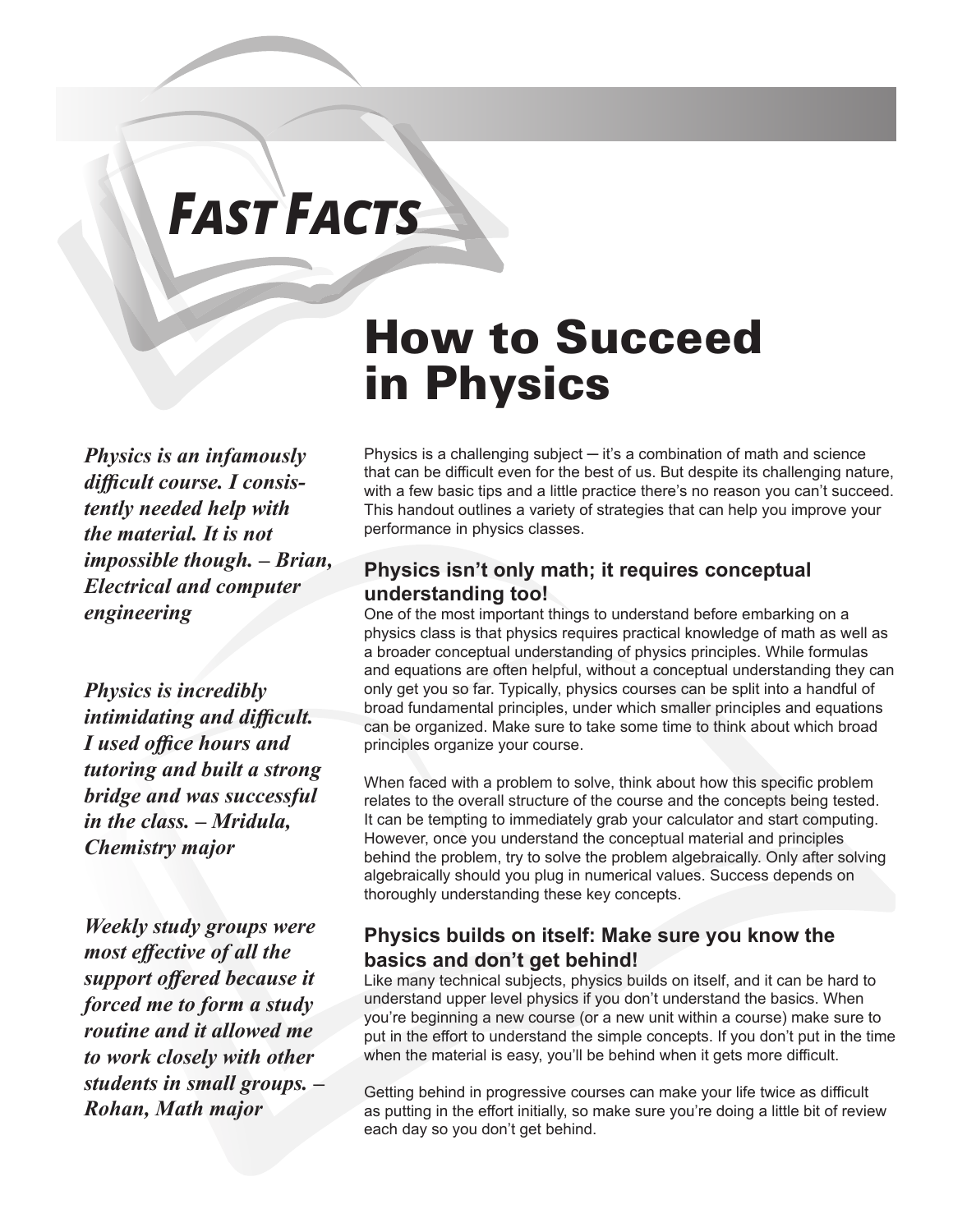## How to Succeed in Physics



One of the most important steps you can take toward succeeding in a physics class is simply attending! Class is a rare time when you can have an expert explain the material to you so make sure to take advantage of this expertise. Typically, classes involve both lecture time and recitations, and both are important. In lecture, you'll be able to learn the material and get a sense of what's important to your professor (and what's likely to be on the exam!), while recitation will give you the opportunity to practice problems, apply what you learned in lecture, and ask questions.

#### **Before class: Prepare!**

Your job begins before arriving to class. Make sure that by the time you arrive in lecture you have read over previous lecture notes, printed out that day's notes in advance (if applicable), and reviewed all assignments pertinent to that class. If you've reviewed the material before you get to class, lecture will simply reinforce what you've already reviewed.

#### **During class: Be an active learner in class**

Going to class doesn't just mean being present. Take detailed notes and write down any questions you have that you can't ask in class. Review your notes within 24 hours after class to solidify the information you learned. In addition, if your professor has you answer clicker questions or solve problems during class, make sure that you are truly working through these questions so that you know where you stand with the content. Oftentimes, new material seems to make sense until you actively attempt to use it

to solve a problem, so this type of interaction in lecture or recitation can be an important way to gauge your understanding.

#### **After class: Practice, practice, practice!**

Problem solving is crucial to your success in physics, and the best way to prepare is to practice. The more practice problems you complete, the better your understanding of the material. As you are solving practice problems, do as much as you can on your own, then check your work with a TA, tutor, professor, or solution manual to make sure you're approaching the problem in the correct way. Checking your work and getting feedback is crucial ─ you don't want to practice solving the problems incorrectly. While practicing, be sure to focus specifically on how to set up problems, since this is often one of the trickiest parts of physics problems. Think about which physics principle, law, or equation to use, and attempt to define the system and choose a reference frame if relevant. If your set-up doesn't match the solution setup, be sure to follow up with your professor, TA, or tutor.

#### **Don't just memorize**

While you will have to memorize some equations and processes, you shouldn't be learning everything through rote memorization. Understanding the governing principles behind the equations will not only help you know when to use each equation, but will also help you remember them for long-term retention.

Your exams most likely won't have the exact same problems as the practice problems, but, they will have similar questions. Try to prepare for this by anticipating how the practice problems will be tweaked and solving these new similar problems.

#### *For example:*

- ─ What if the masses were unequal instead of equal?
- What if the object, instead of sliding down the slope, was pushed up the slope?
- What if the surface was not frictionless?
- ─ What if the object moved in a vertical circle instead of a horizontal circle?
- What if the electrically charged object was not spherical, but cylindrical?
- ─ What if the object was a metal instead of an insulator?
- What if the space was filled with the dielectric instead of a vacuum?

This broadens the scope of your understanding and will help you be prepared for upcoming exams.

#### **Don't work alone/Discuss the material**

Studying with peers is perhaps one of the most effective ways to learn and process course material and concepts. Everyone has different strengths, and working in groups can be an effective way to utilize everyone's personal skills and learn from each other. However, before you opt to work in a group, be sure to check your syllabus for the academic integrity policy for the course. Some faculty welcome